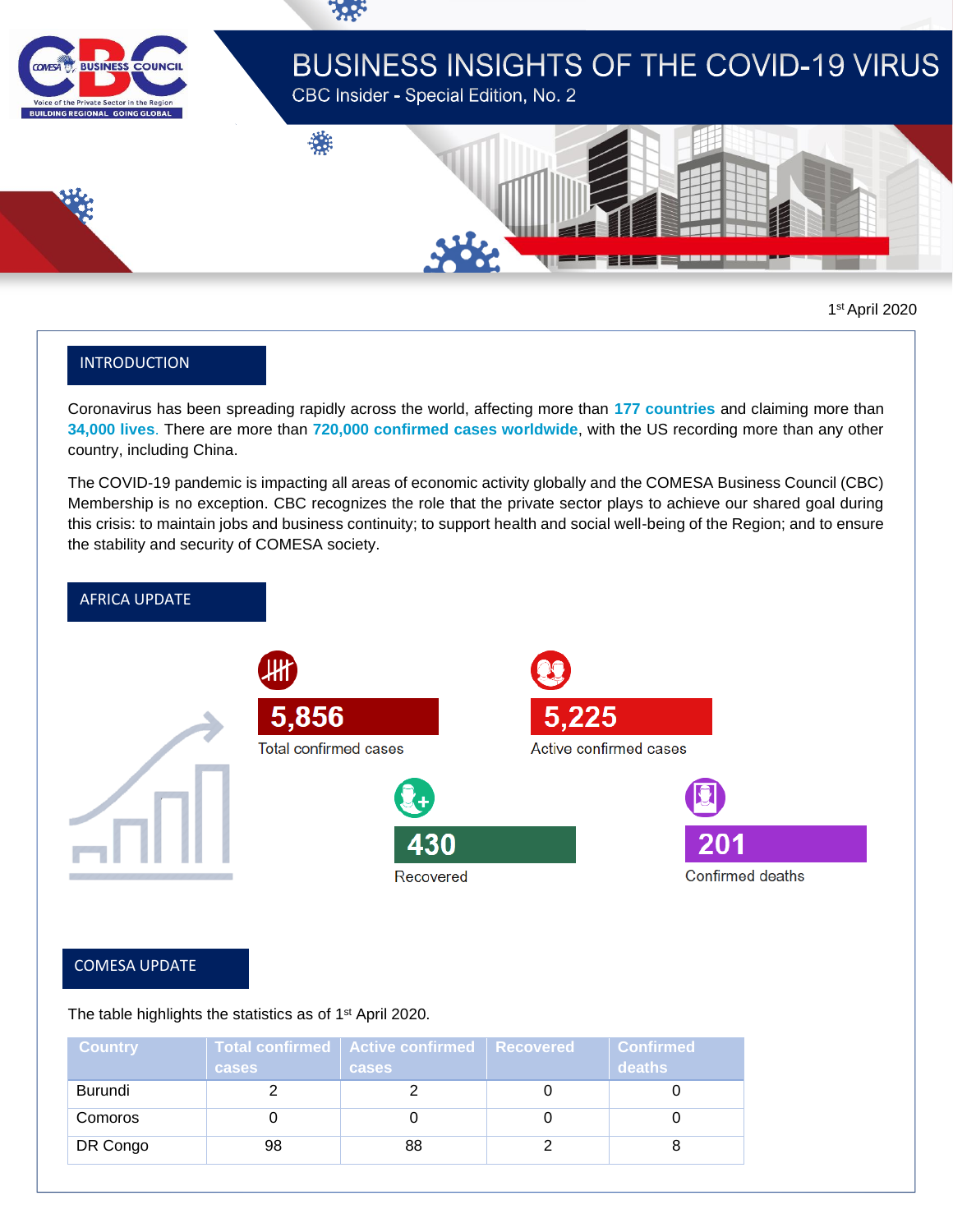## Cont.

| <b>Country</b>   | <b>Total confirmed</b><br>cases | Active confirmed   Recovered<br>cases |                | <b>Confirmed</b><br><b>deaths</b> |
|------------------|---------------------------------|---------------------------------------|----------------|-----------------------------------|
| Djibouti         | 30                              | 30                                    | $\mathbf 0$    | $\mathbf 0$                       |
| Egypt            | 710                             | 507                                   | 157            | 46                                |
| Eritrea          | 15                              | 15                                    | $\overline{0}$ | $\mathbf 0$                       |
| Eswatini         | 9                               | 9                                     | $\overline{0}$ | $\overline{0}$                    |
| Ethiopia         | 29                              | 27                                    | $\overline{2}$ | $\overline{0}$                    |
| Kenya            | 59                              | 57                                    | $\mathbf{1}$   | 1                                 |
| Libya            | 10                              | $\overline{9}$                        | $\mathbf{1}$   | $\overline{0}$                    |
| Madagascar       | 57                              | 57                                    | $\mathbf 0$    | $\overline{0}$                    |
| Malawi           | $\mathbf 0$                     | $\mathbf 0$                           | $\mathbf 0$    | $\overline{0}$                    |
| <b>Mauritius</b> | 147                             | 142                                   | $\overline{0}$ | 5                                 |
| Rwanda           | 75                              | 75                                    | $\mathbf 0$    | $\overline{0}$                    |
| Sudan            | $\overline{7}$                  | $\overline{4}$                        | 1              | $\overline{2}$                    |
| Somalia          | 5                               | $\overline{\mathbf{4}}$               | 1              | $\overline{0}$                    |
| Seychelles       | 10                              | 10                                    | $\mathbf 0$    | $\overline{0}$                    |
| Tunisia          | 394                             | 381                                   | 3              | 10                                |
| Uganda           | 44                              | 44                                    | $\overline{0}$ | $\overline{0}$                    |
| Zambia           | 35                              | 35                                    | $\pmb{0}$      | $\overline{0}$                    |
| Zimbabwe         | 8                               | $\overline{7}$                        | $\pmb{0}$      | $\overline{1}$                    |
|                  | 1744                            | 1503                                  | 168            | 73                                |

## TRADE MEASURES AND ECONOMIC INTERVENTIONS BY SELECTED COMESA MEMBER STATES DURING COVID-19

COMESA Business Council commends the measures that have been put in place by Member States as a buffer for their respective economies.

## **DEMOCRATIC REPUBLIC OF CONGO**

#### **Trade Measures**

PANDEMIC

- All flights have been suspended
- **Mandatory screening** of all vessels by Port Health Services.
- Cross Borders transport is still operational. However, border restrictions in neighbouring countries like Rwanda which allowing only commercial/humanitarian cargo and limited crew per vehicle is also affecting movement

#### **Economic Interventions**

- Reducing the policy rate by **150 bps to 7.5 percent**;
- Eliminating mandatory reserve requirements on demand deposits in local currency;
- Extending the maturity of emergency liquidity loans to **up to 24 months**;
- Postponement of the adoption of new minimum capital requirements and encouraged the restructuring of non-performing loans.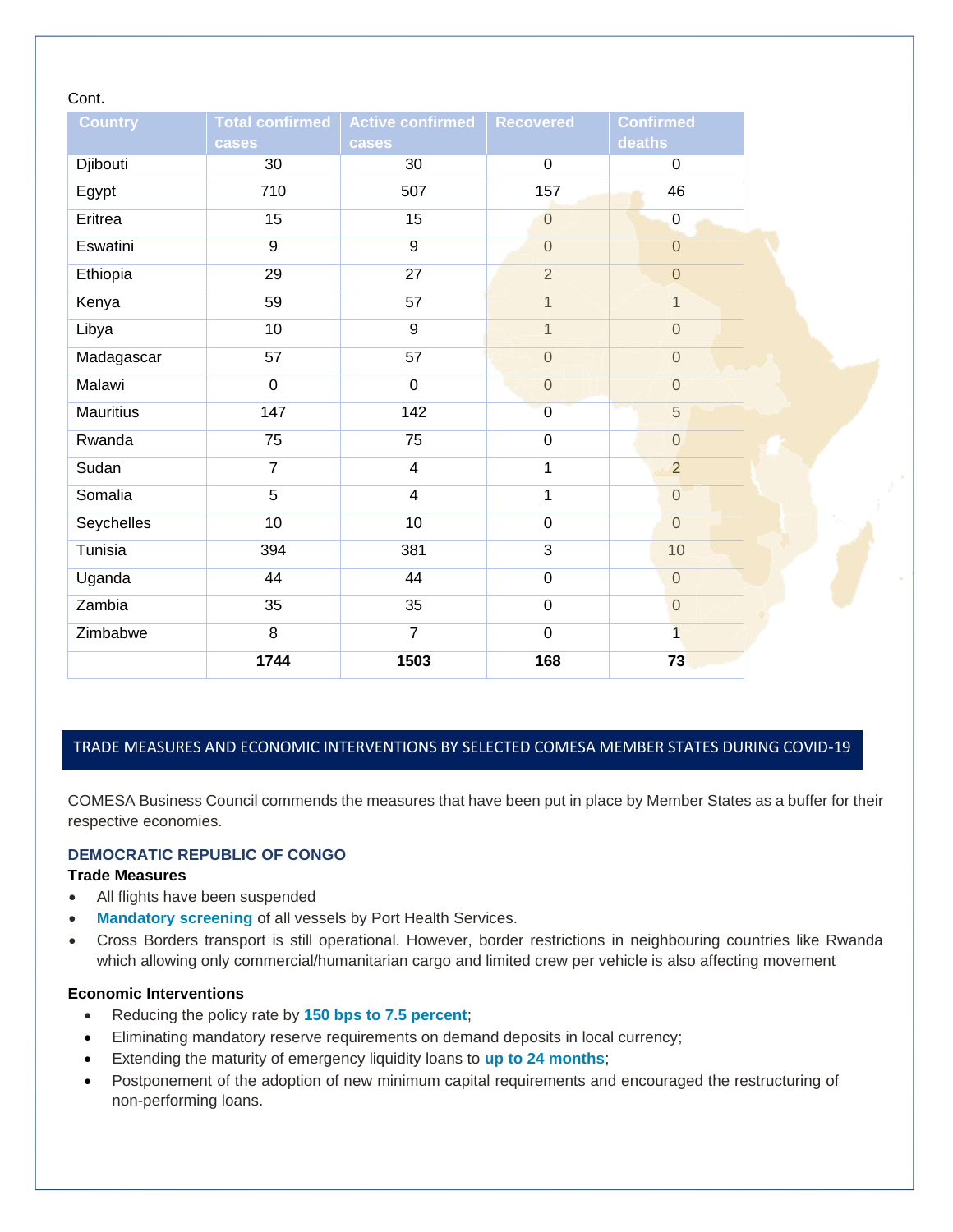## **DJIBOUTI**

## **Trade Measures**

- All **passenger flights have been suspended**. Cargo flights are still operational.
- Djibouti Port operational. However, delays of 4-5 days at Container Terminal due to congestion. Container Terminal is not receiving empty returns from Consignee due to lack of space in the yard. An alternative arrangement is yet to be communicated. This is affecting truck turnaround and may also incur demurrage fees. Roll on/Roll Off (RoRo) and General Cargo operating as usual.
- Cross Borders transport ongoing by truck and rail. However, there's truck shortage due to slow evacuation of empty containers.

## **EGYPT**

## **Trade Measures**

- Country is under **mandatory lockdown until 15th of April 2020** and all passenger flights have been suspended.
- Due to the 14 days quarantine rule applicable to vessels coming from or having called exposed countries, implemented by most countries, delays in lead-times can be expected.
- Trucker subcontractors are now working with 60% capacity only.

## **Economic Measures**

- **Stimulus policies in the USD 6.4 billion package** (Egyptian Pound EGP 100 billion, 2 percent of GDP) to mitigate the economic impact of COVID-19;
- Pensions have been increased by **14 percent**;
- Energy costs have been lowered for the entire industrial sector;
- Real estate tax relief has been provided for industrial and tourism sectors;
- Subsidy pay-out for exporters has been stepped up;
- As part of the EGP 100 billion stimulus, EGP 50 billion has been announced for the tourism sector, which contributes close to 12% of Egypt's GDP, 10% of employment, and almost 4% of GDP in terms of receipts, as of 2019.
- The moratorium on the tax law on agricultural land has been extended for 2 years;
- The stamp duty on transactions and tax on dividends have been reduced;
- Capital gains tax has been postponed until further notice;
- Reduced the policy rate by 300bps;
- The preferential interest rate on loans to SMEs, industry, tourism and housing for low-income and middleclass families, has been reduced from **10 percent to 8 percent**;
- The limit for electronic payments via mobile phones has been **raised to EGP 30,000/day** and **EGP 100,000/month for individuals**, and to **EGP 40,000/day** and **EGP 200,000/per week for corporations**;
- A new debt relief initiative for individuals at risk of default has also been announced, that will waive marginal interest on debt under EGP 1 million if customers make a 50 percent payment;
- The regulations issued last year requiring banks to obtain detailed information of borrowers have been relaxed;
- The central bank has also launched an EGP 20 billion stock-purchase program.

#### **ESWATINI**

- Supplementary budget for public healthcare to the amount of Emalangeni (E)100 million or **0.14 percent of GDP** (pending parliamentary approval).
- Low priority recurrent spending will be redirected to the fight against the pandemic and a portion of the capital budget will be reallocated towards refurbishing hospitals and completing new hospitals.
- Taxpayers projecting losses will file loss provisional returns and no payment will be required;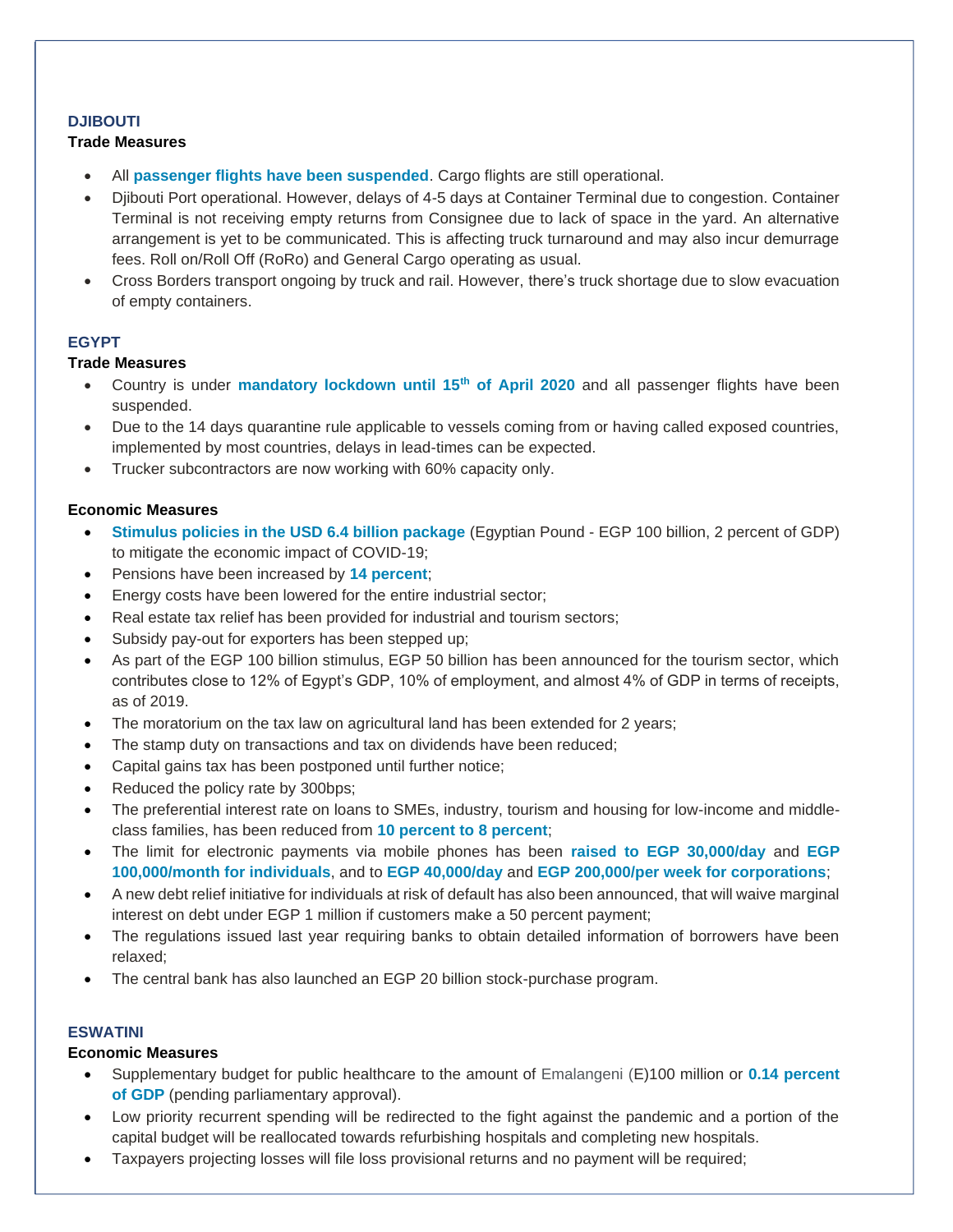- Extension of returns filing deadlines by **3 months before penalties** kick-in;
- Payment arrangements for taxpayers facing cash flow problems;
- Waiver of penalties and interest for older tax debts if principal is cleared by the end of September 2020;
- Reduced the discount rate by 100 basis points to 5.5 percent;
- Reduced the reserve requirement to 5 percent (from 6 percent);
- Reduced the liquidity requirement to **20 percent (from 25 percent)** for commercial banks and to 18 percent (from 22 percent) for the development bank. Banks have announced that those individuals and companies that need short term financial support or relief can approach them and each application will be assessed on a risk-based approach.

## **ETHIOPIA**

## **Trade Measures**

- Ethiopian airlines have **suspended passengers' flights for 80 destinations**. Ethiopian cargo flights still operating but cargo capacity reduced due to flight cancellations. No cargo flights on Lufthansa and Emirates.
- Djibouti Port operational. Ethiopia greatly relies on the Djibouti port. Extended lockdown in Djibouti is affecting operational hours for shipping lines. Due to storage space shortage in Djibouti port, all long dwell containers (more than 30 days) will be transferred to the external storage yard located at UKAB at Djibouti. This will create an additional cost for clients.
- Border closure in effect but **no restrictions on cargo movements from Djibouti to Ethiopia**. Custom offices operating on both sides. However, shortage of trucks to Djibouti due to delay in offloading at Djibouti port.

## **Economic Measures**

- **Tax exemption for import of COVID 19 materials** and equipment to be used in the prevention and containment efforts;
- National Bank of Ethiopia to avail **Birr 15 billion liquidity for private banks** to enable them to provide debt relief and additional loans to their customers in need;
- Commercial Bank of Ethiopia to increase the amount of money individuals can transfer through mobile banking to limit in person cash handling;
- Removal of the minimum price set by the National Bank of Ethiopia on the Horticulture Sector for flower exports;
- The Ministry of Revenue to **expedite VAT returns** to support companies with cash flows;
- Control price increments and supply shortages of consumer goods.

## **KENYA**

#### **Trade Measures**

- Government announced a **daily curfew from 07h00 to 17h00** effective 27th March 2020, affecting all except essential service providers. This will impact office hours for Customs Offices, which are now open between 09h00 - 15h00, with a 50% reduced staffing.
- Kenya Ports Authority has reduced workforce to two shifts.
- Mombasa Port is operational with **mandatory inspection of vessels** by Port Health services.
- There are reduced vessel calls mainly from Far East and Europe; there's also reduced availability of containers for exports due to fewer arrivals.
- There is a temporary spike in transport requirements leading to a strained supply of trucks. There's **stringent medical screening at all border points** - only drivers, turn-men plus the clearing agent are allowed across the border. It is a mandatory requirement for all returning cargo crew to self-isolate for a period of 14 days.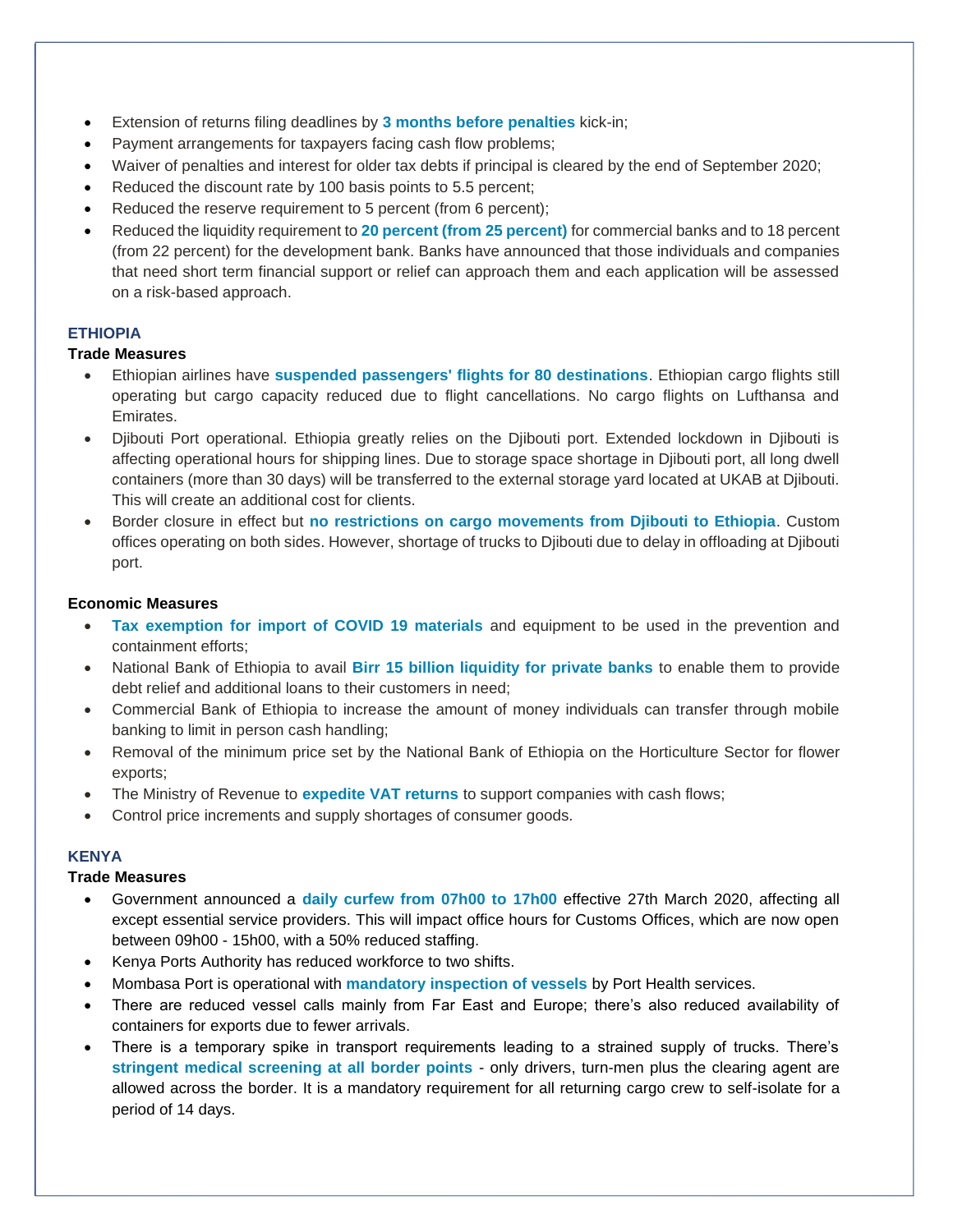# **Economic Measures as proposed by Kenya Association of Manufacturing (KAM) to the Government of Kenya**

| <b>KAM Proposal</b>                                                                                                                                                                                                                                        | <b>Government Response</b>                                                                                                                                                                                                                                                         |  |  |
|------------------------------------------------------------------------------------------------------------------------------------------------------------------------------------------------------------------------------------------------------------|------------------------------------------------------------------------------------------------------------------------------------------------------------------------------------------------------------------------------------------------------------------------------------|--|--|
| Fast-track VAT refunds by providing a one-off budget<br>allocation of Kenyan Shillings (Ksh.) 22 Billion to clear<br>outstanding VAT Refunds.                                                                                                              | KRA to expedite payment of all verified VAT refund<br>claims amounting to Ksh. 10 Billion within 3 weeks; or<br>allow for offsetting of Withholding VAT.                                                                                                                           |  |  |
| The Government to offer free treatment for anybody<br>affected by COVID-19's SARS-CoV-2 virus. In case<br>sick leave is applied, the government should reimburse<br>companies for days lost.                                                               | Ksh. 1 billion has been allocated for the recruitment of<br>more health workers.                                                                                                                                                                                                   |  |  |
| KAM proposed that the government directs Ministries,<br>Departments, Agencies (MDAs) and County<br>Governments pay all suppliers fully, starting with SMEs<br>before paying large corporates and multinationals until<br>the virus is under control.       | Payment of at least of Ksh. 13 Billion of the<br>verified pending bills, within three weeks.<br>Private sector is also encouraged to clear all<br>$\blacksquare$<br>outstanding payments among themselves within<br>three weeks.                                                   |  |  |
| The Association requested that the Repo Rate/Central<br>Bank Rate (CBR) be reduced from the current 8.25%<br>(Kenya) to 5% to benefit struggling lenders especially<br>the SMEs. Commercial banks should reduce their<br>lending rates with equal margins. | On 23rd March 2020, the Central Bank of Kenya<br>(CBK) Monetary Policy Committee (MPC) reduced<br>CBR from 8.25% to 7.25%.                                                                                                                                                         |  |  |
| Cut the Cash Reserve Ratio (CRR) from 5.25% to 2%<br>to ensure banks release cash into the economy.                                                                                                                                                        | The MPC also reduced CRR from 5.25% to 4.25% to<br>release an additional Ksh. 35.2 billion into the market.                                                                                                                                                                        |  |  |
| 6 months' Moratorium for Non-Performing Loans:<br>Besides the foreseeable negative effects of COVID19<br>which may increase the ratio of gross non-performing<br>loans to gross loans, bad loans currently stand at KSh.<br>330 billion.                   | On 16th March 2020, the Central Bank announced<br>mitigation measures to borrowers that were up to<br>date with their loan repayment.<br>- KAM is also seeking to meet Kenya Bankers<br>Association (KBA) on complementary mitigation<br>measures banks can offer to manufacturers |  |  |
| Government to reduce/cancel relevant taxes for SMEs<br>including VAT from 16% to 8%, Corporate Tax from<br>30% to 15% for the next 6 months.                                                                                                               | Reduction of the VAT from 16% to 14%, effective<br>$\blacksquare$<br>1st April 2020.<br><b>Reduction of Resident Income Tax (Corporation</b><br>Tax) from 30% to 25%.<br>Reduction of the turnover tax rate from the<br>current 3% to 1% for all MSMEs.                            |  |  |
| Expansion of salary bands where minimum taxable<br>salary income to be increased from Ksh. 11,587 to<br>25,000 and review of the salary bands and personal relief<br>after every two years.                                                                | 100 % Tax Relief for persons earning gross<br>$\sim$<br>monthly income of up to Ksh. 24,000.<br>Reduction of PAYE from 30% to 25%.<br>Appropriation of an additional Ksh.10 Billion to the<br>elderly, orphans and other vulnerable members of<br>society.                         |  |  |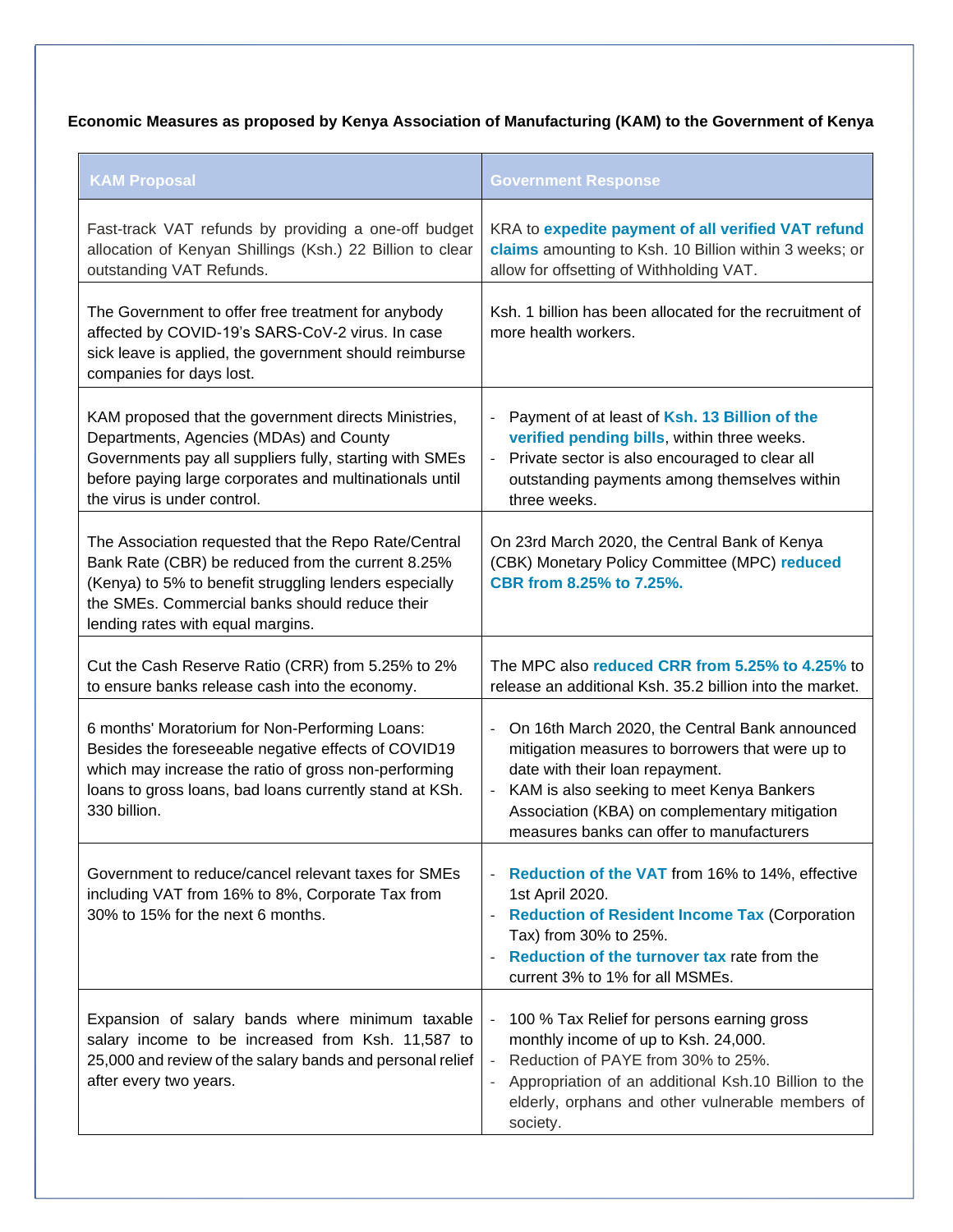## **LIBYA**

A package of Libyan Dollar (LD) 500 million (about 1 percent of GDP) in emergency COVID-19 related spending.

## **MADAGASCAR**

## **Economic Measures**

- Increased spending on epidemic prevention and control;
- Cash-transfers and in-kind necessities to the poorest and those unemployed;
- Tax relief, suspension of government fees and waived social contributions;
- Providing Malagasy Ariary (MGA) **180 billion** (about 0.3 percent of GDP) in **additional liquidity to the banking system** to allow banks to defer delayed payments on existing loans and increase lending to businesses.

#### **MALAWI**

US\$20 million (0.25 percent of GDP) in spending on health care and targeted social assistance programs.

## **MAURITIUS**

## **Trade Measures**

- Maersk and Safmarine Measures to support Customers (Applicable only for the period 20th March 2020 to 15th April 2020 for dry cargo only. Standard tariffs to be applied after 15th April).
- **50% reduction** on standard tariff on import detention & demurrage for dry cargo only excluding all customers who have special deals already filed.
- Reefer falls under essential cargo category and should be allowed to move unhindered.

The above measures will be effective for vessels arriving at Port Louis Harbour as from 20th March 2020 up to 15th April 2020.

- **Increase general public health spending** by Mauritian rupee (Rs) 208 million (0.04 percent of GDP), additional Rs 4 billion (0.8 percent GDP) in spending/financing.
- Raise Rs 2.7 billion (0.5 percent of GDP) to make equity investments in troubled firms. There will be **financing available for SMEs**.
- The Development Bank of Mauritius will give Rs 200 million (0.04 percent of GDP) in credit for firms short on cash. Affected firms will receive extra tax deductions.
- All **labour contracts set to expire this year** are **extended** through December 3, 2020.
- The government will also introduce a Wage Support Scheme to limit the socio-economic impact of COVID-19 by providing financial support to employees who would become unemployed on a temporary basis;
- The Bank of Mauritius (BOM) **reduced the Key Repo Rate** from 3.35 percent to 2.85 percent;
- Reduction of cash reserve ratio lower cash reserve ratio from 9 to 8 percent;
- Special relief amount of Rs 5 billion (1 percent or GDP) special credit line for affected firms to be administered via the commercial banks to meet affected operators' cash flow and working capital requirements;
- Moratorium on capital repayment for loans commercial banks will provide a moratorium of six months on capital repayment for existing loans of affected economic operators;
- Easing of banking guidelines the BOM also **eased supervisory guidelines** on handling credit impairments;
- Savings bonds Rs 5 billion (1 percent of GDP) of 2.5 percent two-year BOM bonds which will be made available to retail investors;
- support to households six-month moratorium on household loans at commercial banks, while BOM will bear interest payments for households with the lowest income;
- Special Foreign Currency (USD) Line of Credit (\$300 million) targeting operators having foreign currency earnings, including SMEs;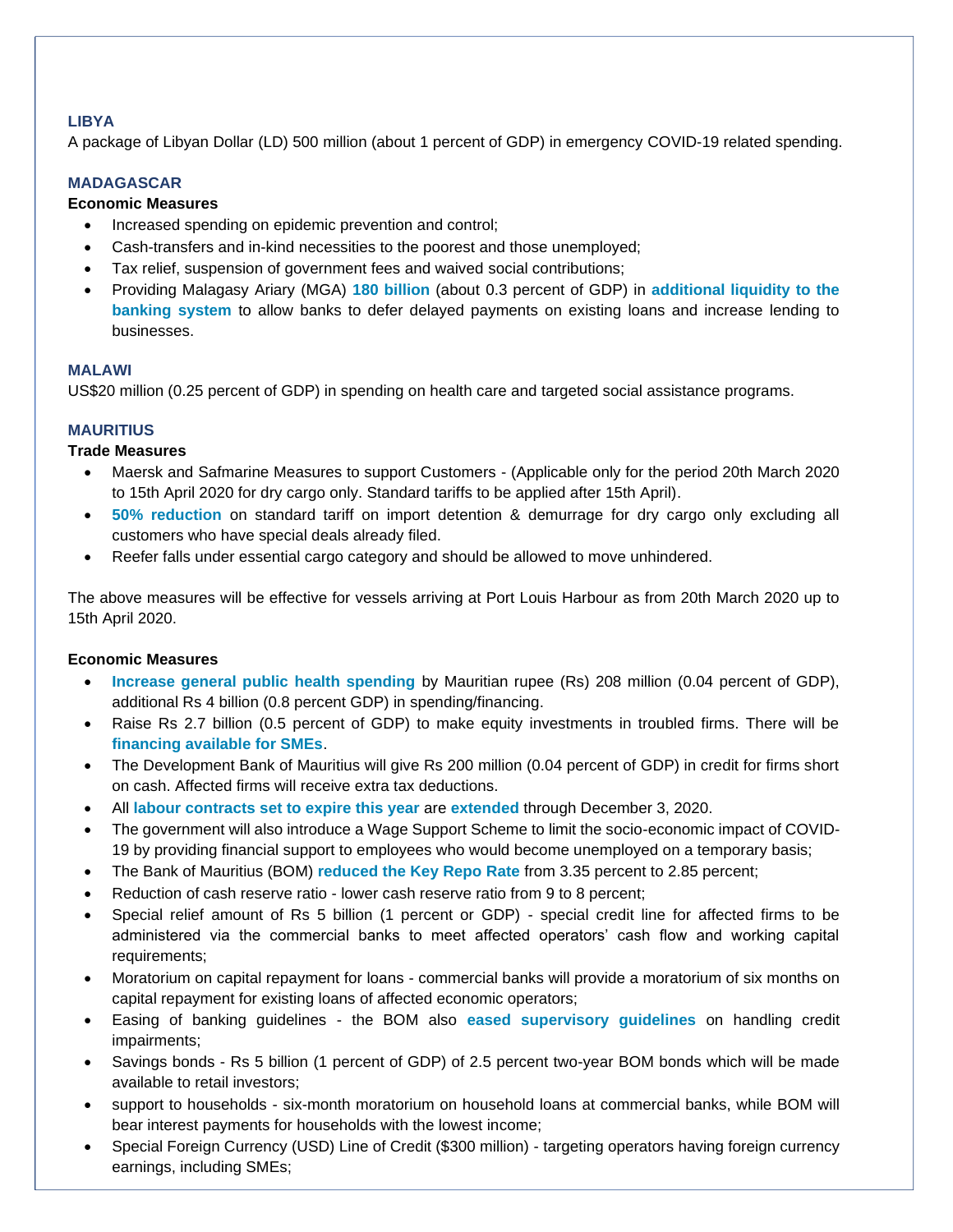- Swap arrangement to support import-oriented businesses (initial amount \$100 million);
- Shared ATM Services **waiving ATM fees** during national confinement period.

## **Mauritius Chamber of Commerce intervention**

- Delivery of 45000 social pack with 20 kgs of basic commodities for the needy.
- Proposed implementation of sanitary measures in supermarkets and shops.
- Launched online shopping for food and essential products.

#### **Other Measures**

- All payment of telephone bills is deferred. Queues are not required to pay bills and there's no penalty;
- More free tv channels to keep subscribers indoors;
- All court cases postponed until further notice;
- During the confinement period, the general public has restricted movement. Employers encourage "Workfrom-Home" arrangements to ensure business continuity.
- To ensure that activities that are necessary for the proper functioning of the Country during this period continue, some employees are allowed to attend duty on-site provided they are in possession of an authorised COVID-19 Work Access Permit.

## **RWANDA**

#### **Trade Measures**

- All employees (public and private) are **working from home**, except for those providing essential services.
- Borders are closed, except for goods and cargo, as well as returning Rwandan citizens and legal residents, who will be subject to mandatory **14-day quarantine** at designated locations.

#### **Economic Measures**

- An **extended lending facility** worth RWF 50 billion available to liquidity-constrained banks for the next six months. Under this facility, banks can borrow at the policy rate and benefit from longer maturity periods.
- Treasury bond purchases through the rediscount window for the next six months.
- Lowering of the reserve requirement ratio by 100 basis points, from 5 to 4 percent, effective from 1<sup>st</sup> April;
- Loan repayment conditions have been eased for impacted borrowers.
- **Charges on electronic money transactions waived** for the next three months.
- The business community, through Private Sector Foundation Rwanda, is mobilizing supplies such as such as maize flour, rice and sanitary products to be donated to those affected by the pandemic.

## **SEYCHELLES**

## **Trade Measures**

- The international airport in Seychelles is closed to all international flights.
- As of 10<sup>th</sup> March 2020, all cruise ships were not allowed entry into Seychelles waters; this is subject to further notice.
- No marine vessel is allowed to enter Seychelles' waters if any passenger or crew on board has been to China, South Korea, Iran and Europe (Italy, Spain and Netherlands) and places where there has been significant local transmission in the last 14 days.
- Any person arriving in Seychelles by sea (except returning Seychellois citizens) will not be allowed to disembark if he/she has been to China, (including the SAR), South Korea, Iran, Europe (Italy, Spain and Netherlands) and places where there has been extensive local transmission in the last 14 days.

- **Subsidize wages** for companies facing distress caused by COVID-19;
- Reduced policy rate by **100 bps to 4 percent**;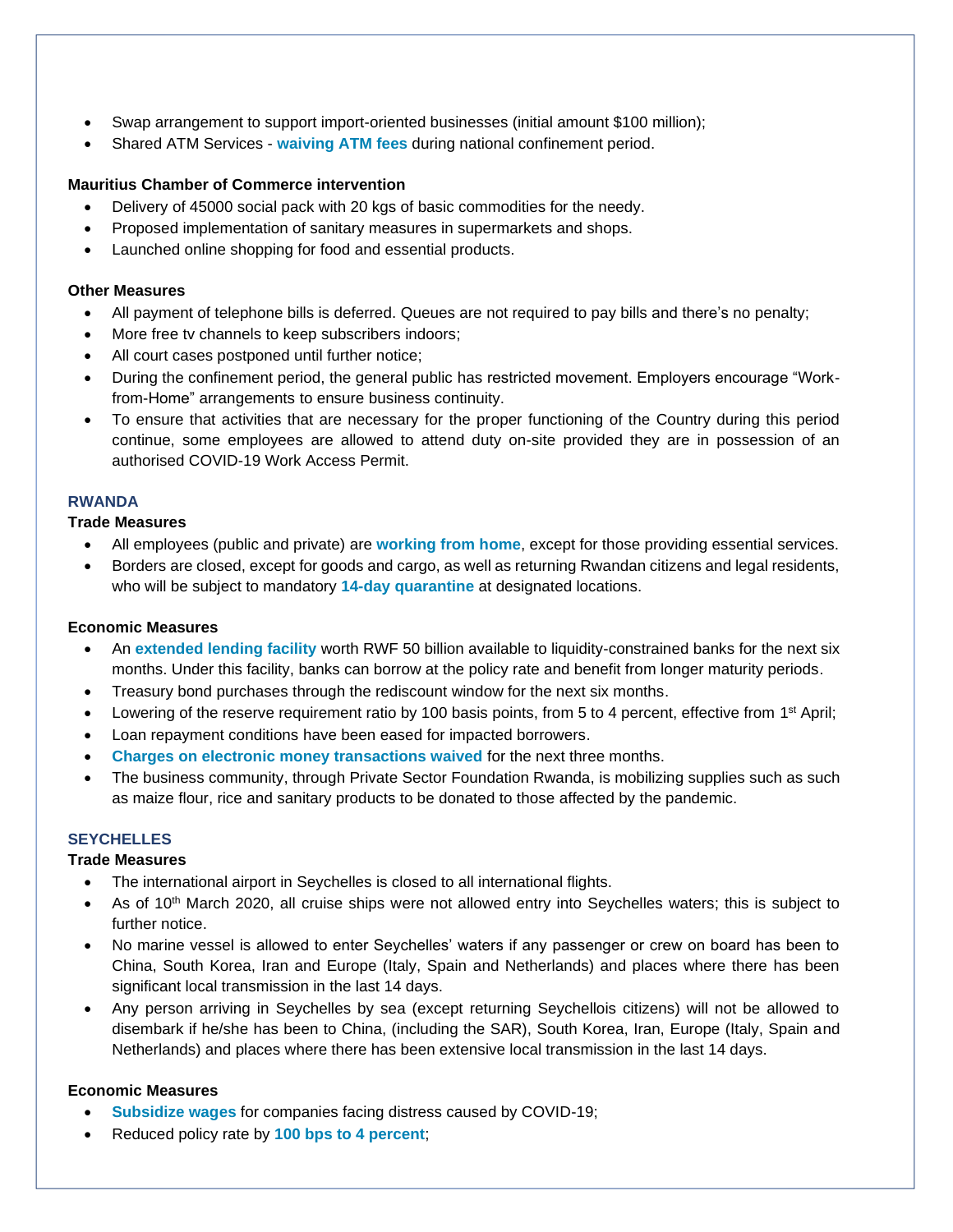- **Credit facility of approximately \$36 million will be set up** to assist commercial banks with emergency relief measures to assist businesses and individuals struggling with the financial impact of the pandemic;
- Moratorium of six months on the repayment of principal and interest on loans to assist businesses in impacted sectors.

## **Seychelles Chamber of Commerce interventions/proposals**

Proposed creation of a tripartite committee (private and non-profit sectors and the government) to monitor the long-term effects of the crisis which expect to last for years on the local business community, people of Seychelles and the global economy.

## **TUNISIA**

- A **2.5 billion Tunisian dinar (TND) emergency** plan (\$0.8 billion or 2 percent of GDP). The package includes the postponement of CIT payments, other taxes and social contributions, VAT exemptions, VAT refund procedures and reimbursement acceleration, rescheduling taxes and custom arrears, and others in order to provide liquidity to the private sector, limiting layoffs and protecting the most vulnerable population especially in the informal sector.
- The plan has an allocation of **150 TND million to accommodate cash transfers for low income households**, disabled and the homeless; it also includes support for those who will be on temporary unemployment because of the COVID19 shock (300 TND million).
- Reduced policy rate by 100 bps.
- Deferring payments on existing loans and **suspension of fees for electronic payments and withdrawals**;
- Creation of investment funds (600 million TND), a state guarantee for new credits (500 million TND), the activation of a mechanism for the state to cover the difference between the policy rate and the effective interest rate on investment loans within a cap of 3 percent.

#### **ZAMBIA**

- **57-million-kwacha emergency fund** (around 0.02 percent of GDP) to strengthen preparedness and enhance public security;
- Several bank related measures as follows:
	- Waiving fees for bank/telecoms transactions below a certain threshold;
	- Relaxing the limits on single and total daily transactions for individuals, small scale farmers, and enterprises;
	- Removing of transaction limits for corporate wallets;
	- Reducing interbank payment processing fees.

#### **ZIMBABWE**

#### **Trade Measures**

- The country effected a 21-day lockdown which commenced on 30<sup>th</sup> March 2020.
- Airports working on skeleton staff.
- Government **banned all non-essential travel and traffic**, both inbound and outbound; except for movement of cargo. Government will close all borders to human traffic, excluding returning residents.

- Returning the multicurrency system;
- **Reduced bank policy rate from 35 percent to 25 percent;**
- Reduced statutory reserve ratio from 5 percent to 4.5 percent;
- **Increased private sector lending facility** from ZW\$1 billion to ZW\$2.5 billion;
- Moved from managed floating exchange rate system to a fixed exchange rate management system.